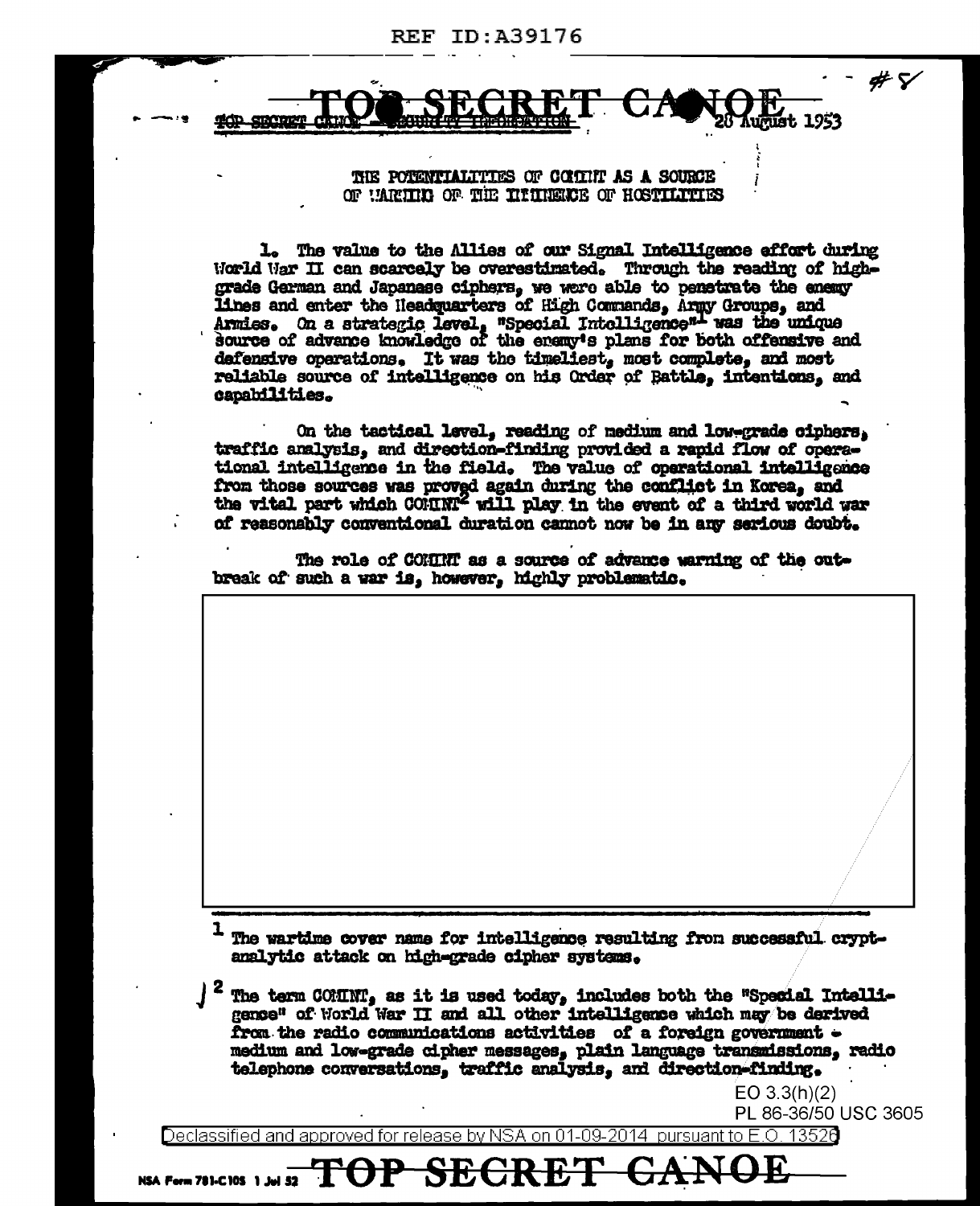REF ID:A39176



..~

## NSA Form 781-C105 1 Jul 52 TOP SECRET CANOE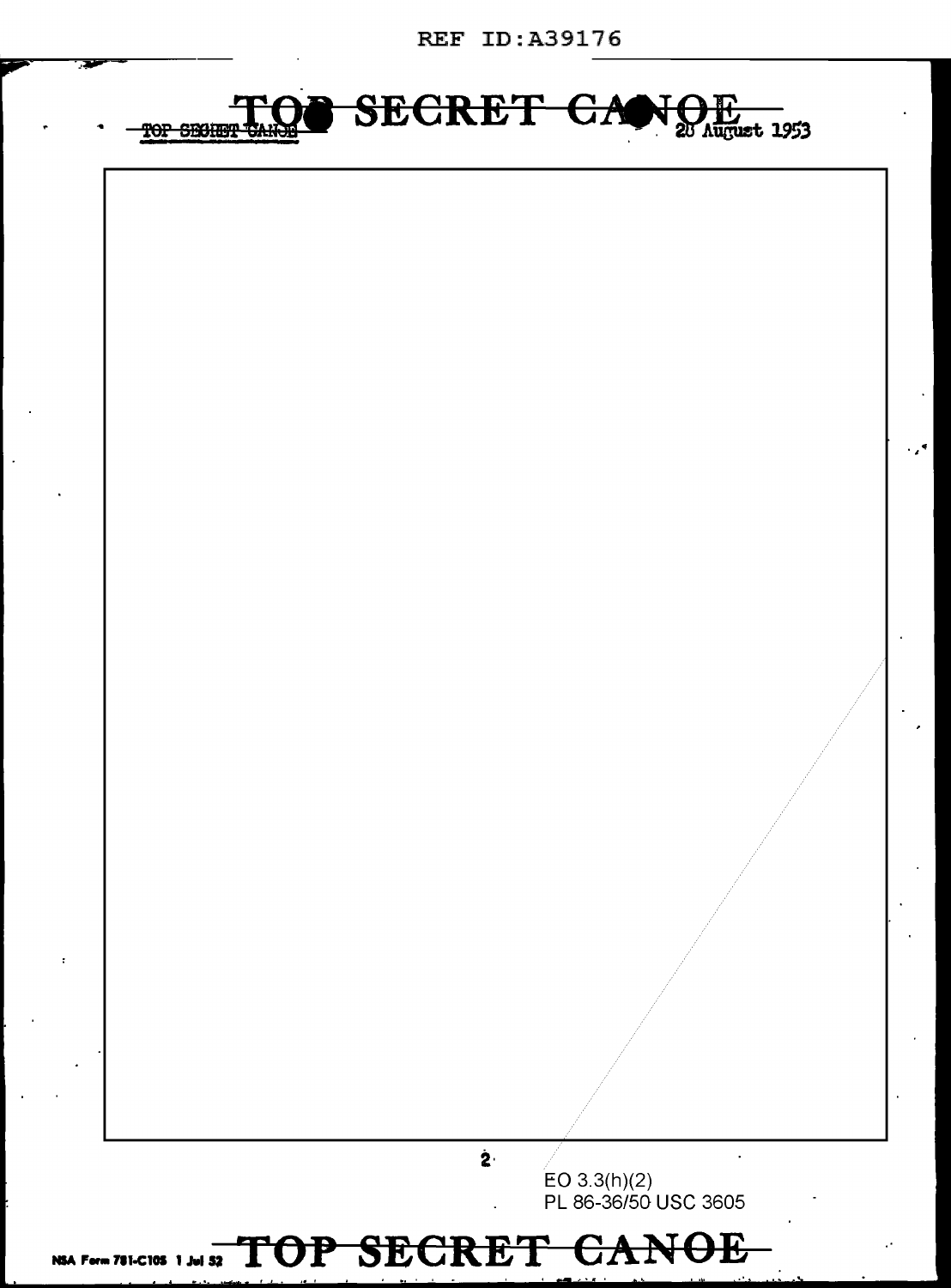**REF ID:A39176** 



II provides us also with overwhelming evidence of the lengths to which the Soviets will go in order to gain all the advantages of initial surprise. For example, in order to deny the enemy any information concerning the fire plan for an attack on a small sector of the Finnish Front. Russian units spent six weeks preparing their positions under the difficult conditions of complete secrecy. Their success was such that the Germans lost 75% of their total casualties in the first five minutes of the artillery barrage.

 $\overline{\mathbf{3}}$ 

EO  $3.3(h)(2)$ 

PL 86-36/50 USC 3605

**NOF** 

NSA Form 781-C105 1 Jul 52  $\text{TOP}$   $\text{SEGRE}$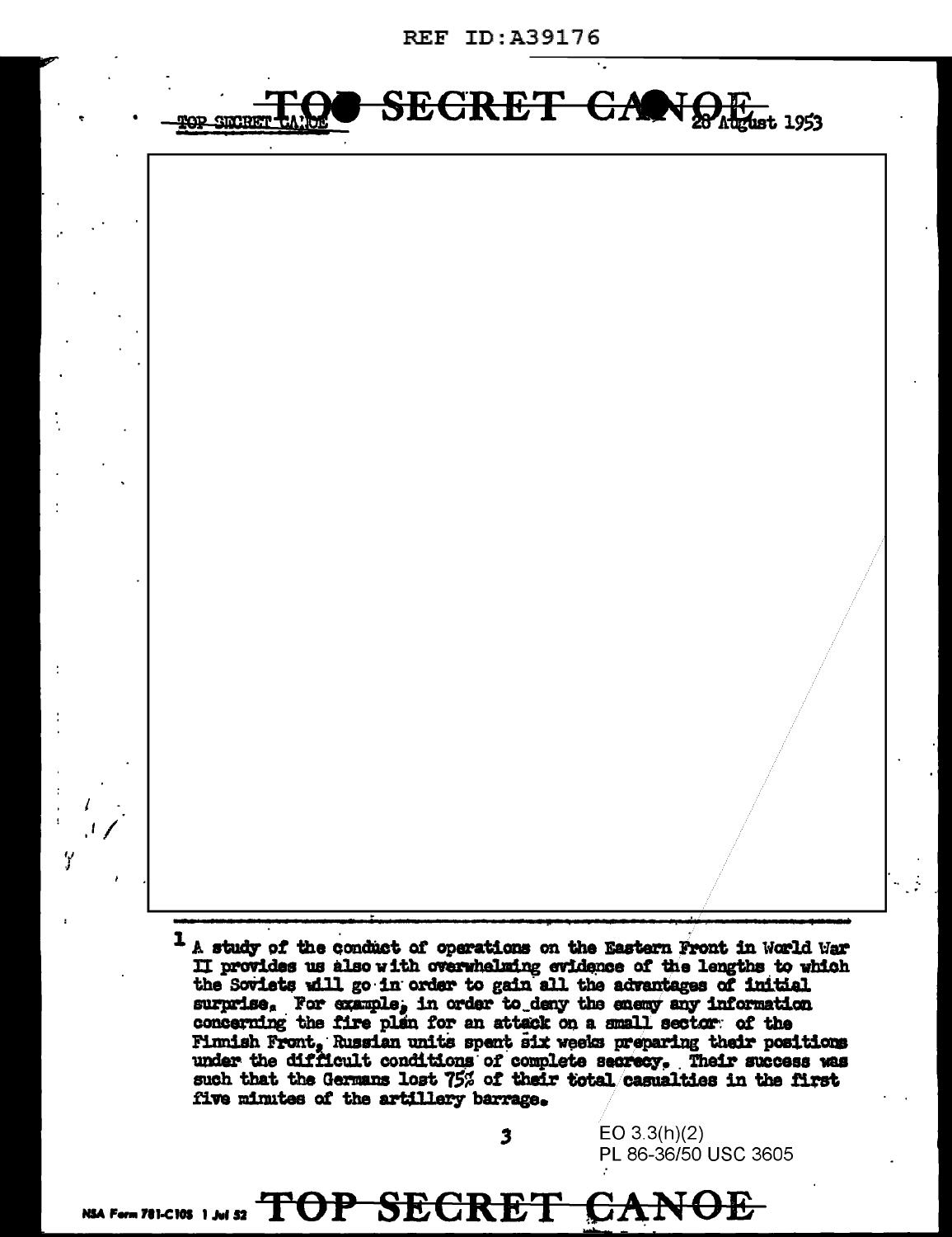

about to be launched against the United States. For, as far as the USSR is concerned, those sources are plain text hessages and traffic analysis.

Plain lan uage messages contain only information which is considered by the originator to be unclassified. They may provide a strong indication of widespread industrial nobilization, or a striking item,

intalligence picture Denng constructed from all sources.

The sophistication of Soviet security techniques has been clearly demonstrated. During World War II, the Soviets achieved noteworthy successes in radio deception. The hope that analysis of their radio traffic, unsupported by far more positive evidence, will reveal a strategic intention cannot seriously be entertained.

The potentialities of COMINT which includes "Special Intelligence" require a completely different evaluation.

The potentialities of a COMINT organization which does not lack the most important COMINT source are so great that the difficulties involved in providing it with that source can scarcely be considered a deterrent factor. Nor should the benefits which it could reasonably

Ŀ

PL 86-36/50 USC 3605 EO  $3.3(h)(2)$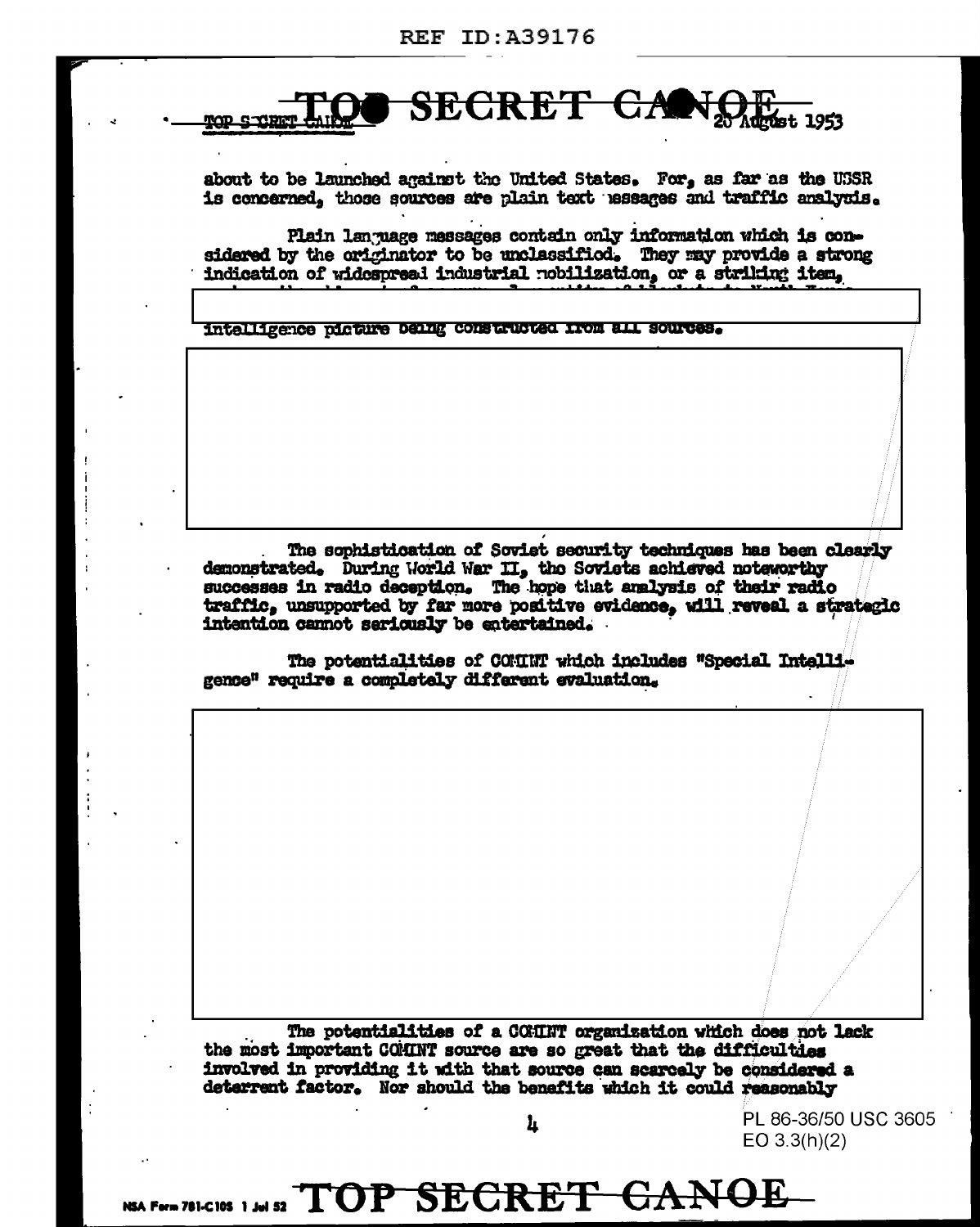**TOP SECRET** 

SECR **Must 1953** 

PL 86-36/50 USC 3605  $EO 3.3(h)(2)$ 

promise be discounted on the grounds that such an organization would not have the demonstrable capability of furnishing specific warning that hostilities were about to be initiated. It is beyond the power of any COMINT organization to guarantee in advance that it will produce a specific piece of information, since, oven if it could obtain and read all the messages originated by a foreign nation, still it could not write then.



I Incidentally, in the absence of readable messages from the area, the nature and extent of that build up, if, in fact, it did occur, has not been settled by traffic analysis in five years.

NSA FOTABLEINS 1, MI ST TOP SECRET CANOE